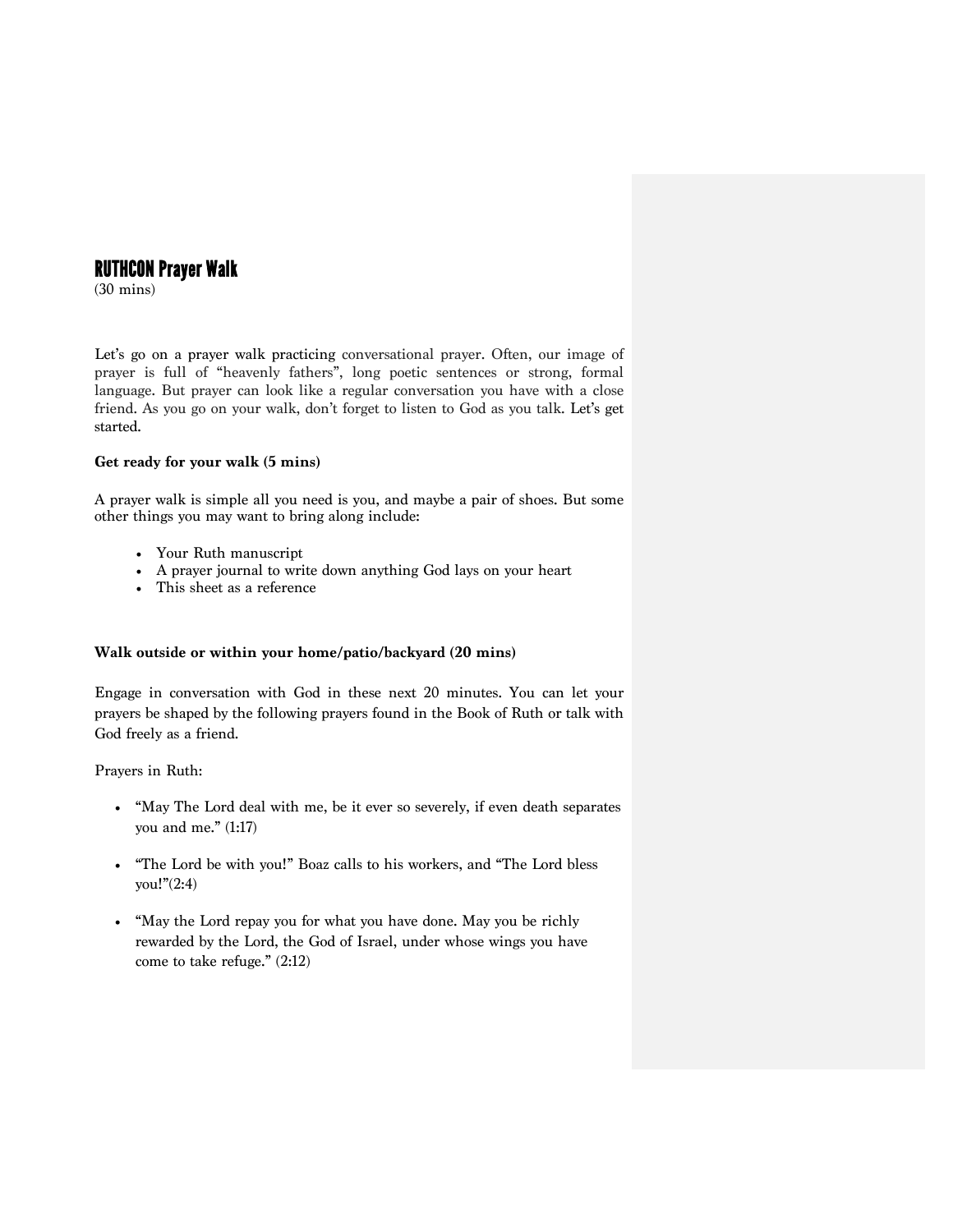- "Blessed be the man who took notice of you…The Lord bless him!"(2:19)
- "The Lord bless you, my daughter" $(3:10)$
- "May the Lord make the woman who is coming into your home like Rachel and Leah…May you have standing in Ephrathah and be famous in Bethlehem."(4:11-12)
- "Praise be to the Lord, who this day has not left you without a kinsmanredeemer. May he become famous throughout Israel!" (4:14-15)

#### **Read the following and this prayer over yourself out loud (5 mins)**

Welcome back from your walk. In the Book of Ruth, there are prayers from people who trusted in a God who shows hessed/loyal love. Let us keep our eyes and hearts open to receive God's hessed/loyal love for us personally.

#### **Read out loud:**

"May you be like your godly forebears. May you be part of something bigger than your life.

May you be like Ruth, the courageous one, who loves abundantly and clings to God.

May you be like Boaz, a person of integrity, obeying God's law even in the secret places.

May you be like Naomi, loved despite your failings and hurts; overwhelmed by God's unexpected blessing.

May you know God the provider, who feeds his people.

May you know Jesus, who loved you and redeemed you and took you to be his wife, even when you were a poor foreigner, helpless and dependent.

May you know the whisper of the Spirit as He directs your life in ways that you are barely aware of.

May you know God the trinity, who reverses all our expectations, who raises up the poor and vulnerable, whose ways are not our ways, and who gives us grace upon grace.